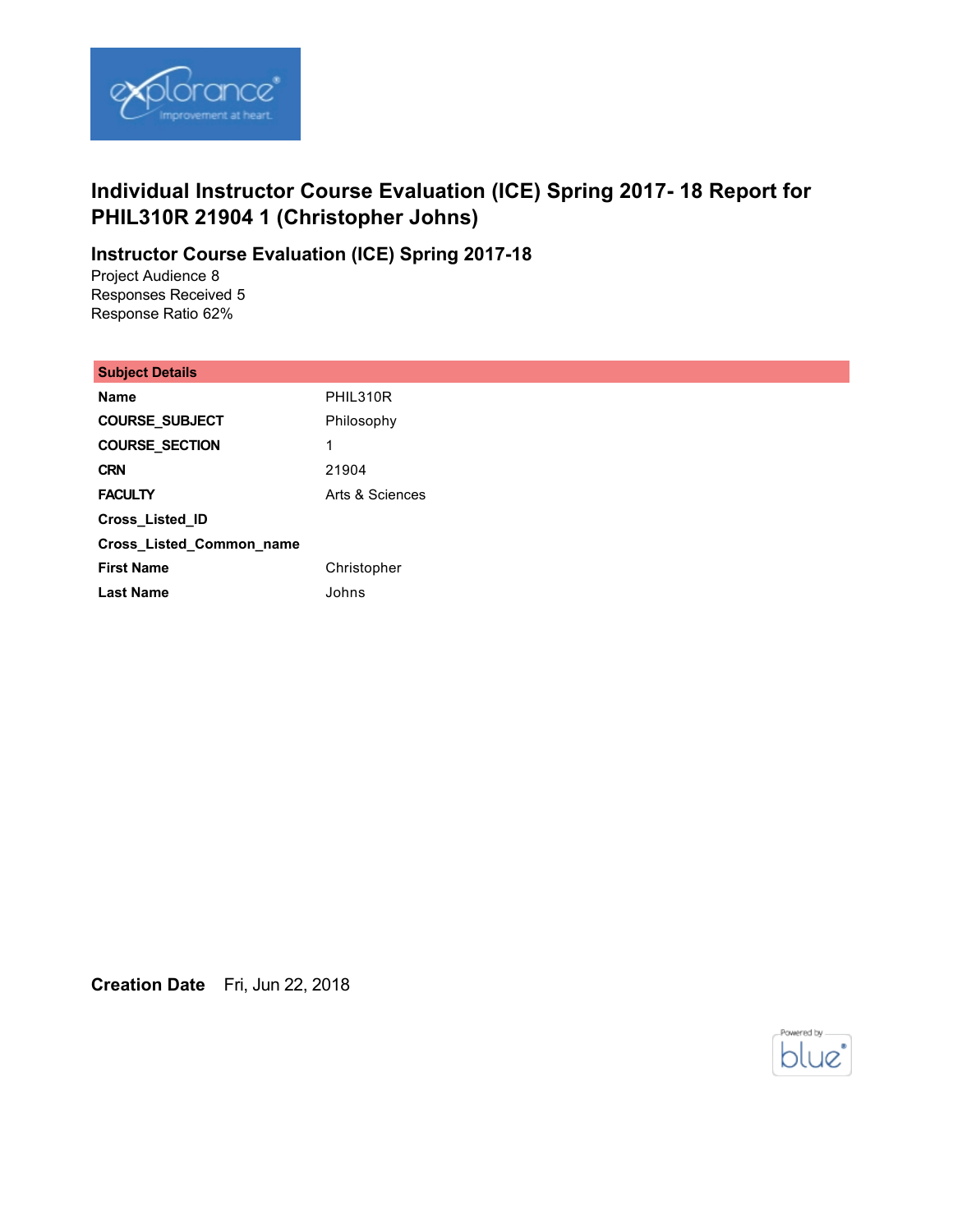# **Demographics**

| <b>Question</b>                                | <b>Required</b><br>from<br>major | <b>Elective</b><br>from<br>major | <b>Elective</b><br>outside<br>major |              | <b>Required</b><br>outside<br>major |              | <b>University</b><br>required |
|------------------------------------------------|----------------------------------|----------------------------------|-------------------------------------|--------------|-------------------------------------|--------------|-------------------------------|
| 1. The course is                               | 60%                              | 20%                              | 20%                                 |              | $0\%$                               |              | 0%                            |
| <b>Question</b>                                |                                  |                                  | $>= 90$                             | $85 -$<br>89 | $80 -$<br>84                        | $70 -$<br>79 | $\prec$<br>70                 |
| 2. Expected grade in course                    |                                  |                                  | 0%                                  |              | 80% 20%                             | 0%           | 0%                            |
| <b>Question</b>                                |                                  |                                  |                                     | $\leq$ = 3   | $4 - 6$                             | $7 - 10$     | $>10$                         |
| 3. No. of hours worked for the course per week |                                  |                                  |                                     | <b>20%</b>   | 20%                                 | <b>20%</b>   | 40%                           |

# **Break down by Class**



### **This course is:**

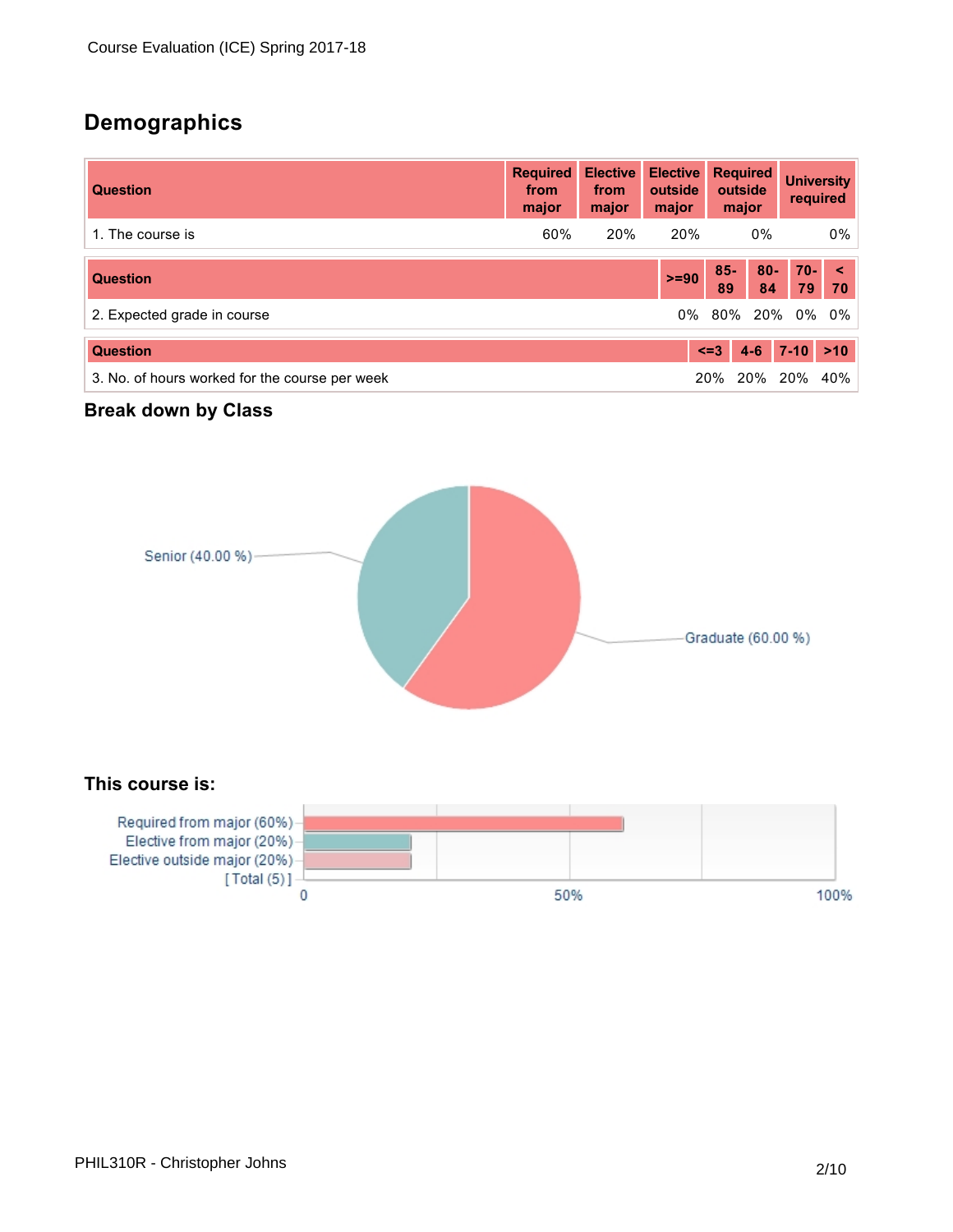# **Section A - Score Report**

|                                                                            | <b>Resp</b> | (SA)           | (A)          |              | (D)          | (SD)         | <b>Mean</b>   |
|----------------------------------------------------------------------------|-------------|----------------|--------------|--------------|--------------|--------------|---------------|
| A.1. The instructor was prepared for the class                             | 5           | $\overline{2}$ | 2            |              | $\mathbf{0}$ | 0            | 4.2           |
| A.2. The instructor demonstrated knowledge of the subject                  | 5           | 4              | $\mathbf{0}$ | 1            | $\mathbf{0}$ | 0            | 4.6           |
| A.3. The instructor was accessible for feedback                            | 5           | 5              | $\mathbf{0}$ | $\mathbf{0}$ | $\Omega$     | $\mathbf{0}$ | 5.0           |
| A.4. The instructor communicated his/her subject well                      | 5           | 4              |              | $\mathbf{0}$ | $\mathbf{0}$ | $\mathbf{0}$ | 4.8           |
| A.5. The instructor stimulated and maintained my interest in the course    | 5           | 4              |              | $\mathbf{0}$ | $\Omega$     | $\mathbf{0}$ | 4.8           |
| A.6. The instructor evaluated work using clear grading criteria            | 5           | 4              | $\mathbf{0}$ | 1            | $\Omega$     | 0            | 4.6           |
| A.7. The instructor promoted and encouraged analytical / critical thinking | 5           | 5              | $\mathbf{0}$ | 0            | $\mathbf{0}$ | $\mathbf{0}$ | 5.0           |
| A.8. Overall rating of the instructor's teaching effectiveness             | 5           | 4              |              | 0            | $\mathbf{0}$ | 0            | 4.8           |
| <b>Competency</b>                                                          |             |                |              |              |              |              | <b>Course</b> |
| Section A - Evaluate your Instructor                                       |             |                |              |              |              |              | 4.7           |

### **Section A - Scale Distribution**

Disagree (SD+D) Neutral (N) Agree (SA+A)

A.1. The instructor was prepared for the class A.2. The instructor demonstrated knowledge of the subject A.3. The instructor was accessible for feedback A.4. The instructor communicated his/her subject well A.5. The instructor stimulated and maintained my interest in... A.6. The instructor evaluated work using clear grading criteria A.7. The instructor promoted and encouraged analytical / c... A.8. Overall rating of the instructor's teaching effectiveness



### **Section A - Evaluate your Instructor**

| <b>Question</b>                                                            | <b>Course</b> | <b>Faculty</b><br>(Arts &<br><b>Sciences)</b> | <b>Category</b><br>(OAHM) | <b>University</b> |
|----------------------------------------------------------------------------|---------------|-----------------------------------------------|---------------------------|-------------------|
|                                                                            | <b>Mean</b>   | <b>Mean</b>                                   | <b>Mean</b>               | <b>Mean</b>       |
| A.1. The instructor was prepared for the class                             | 4.2           | 4.3                                           | 4.3                       | 4.3               |
| A.2. The instructor demonstrated knowledge of the subject                  | 4.6           | 4.4                                           | 4.3                       | 4.4               |
| A.3. The instructor was accessible for feedback                            | 5.0           | 4.3                                           | 4.2                       | 4.3               |
| A.4. The instructor communicated his/her subject well                      | 4.8           | 4.2                                           | 4.2                       | 4.2               |
| A.5. The instructor stimulated and maintained my interest in the course    | 4.8           | 4.1                                           | 4.1                       | 4.1               |
| A.6. The instructor evaluated work using clear grading criteria            | 4.6           | 4.2                                           | 4.1                       | 4.2               |
| A.7. The instructor promoted and encouraged analytical / critical thinking | 5.0           | 4.2                                           | 4.2                       | 4.2               |
| A.8. Overall rating of the instructor's teaching effectiveness             | 4.8           | 4.2                                           | 4.2                       | 4.2               |
| Overall                                                                    | 4.7           | 4.2                                           | 4.2                       | 4.2               |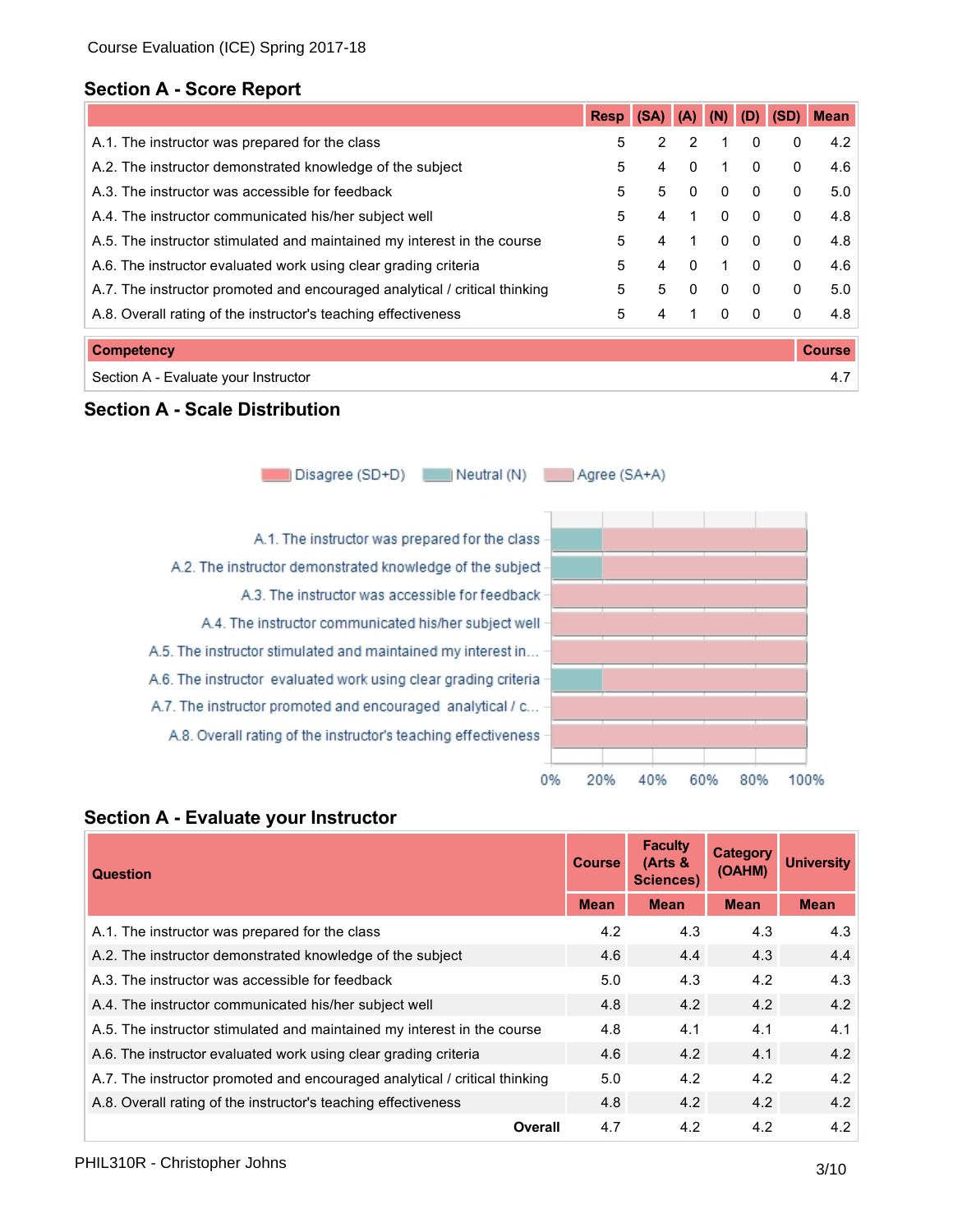# **Section B - Score Report**

|                                                                                                 | <b>Resp</b> | (SA)           | (A)      | (N)          | (D)            |   | <b>Mean</b>   |
|-------------------------------------------------------------------------------------------------|-------------|----------------|----------|--------------|----------------|---|---------------|
| B.1. Course objectives were clear                                                               | 5           | 4              | 0        | 1            | 0              | 0 | 4.6           |
| B.2. Course content covered stated objectives                                                   | 5           | 4              | $\Omega$ | $\mathbf{1}$ | $\mathbf{0}$   | 0 | 4.6           |
| B.3. Course was appropriately organized and paced                                               | 5           | $\overline{2}$ | -3       | $\Omega$     | $\Omega$       | 0 | 4.4           |
| B.4. Resources available were adequate (handouts, textbooks, readings,<br>demonstrations, etc.) | 5           | 4              | 1        | $\Omega$     | $\mathbf{0}$   | 0 | 4.8           |
| B.5. Assessment was appropriate to course content & learning outcomes                           | 5           | 4              | 1        | $\mathbf{0}$ | $\mathbf{0}$   | 0 | 4.8           |
| B.6. Rate the overall quality of the course                                                     | 5           | 4              | 1        | $\Omega$     | $\overline{0}$ | 0 | 4.8           |
| <b>Competency</b>                                                                               |             |                |          |              |                |   | <b>Course</b> |
| Section B - Evaluate your course                                                                |             |                |          |              |                |   | 4.7           |

# **Section B - Scale Distribution**

Disagree (SD+D) Neutral (N) Agree (SA+A)





### **Section B - Evaluate your Course**

| <b>Course</b><br><b>Question</b>                                                               |             | <b>Faculty</b><br>$Arts$ &<br><b>Sciences)</b> | <b>Category</b><br>(OAHM) | <b>University</b> |
|------------------------------------------------------------------------------------------------|-------------|------------------------------------------------|---------------------------|-------------------|
|                                                                                                | <b>Mean</b> | <b>Mean</b>                                    | <b>Mean</b>               | <b>Mean</b>       |
| B.1. Course objectives were clear                                                              | 4.6         | 4.2                                            | 4.2                       | 4.2               |
| B.2. Course content covered stated objectives                                                  | 4.6         | 4.2                                            | 4.2                       | 4.3               |
| B.3. Course was appropriately organized and paced                                              | 4.4         | 4.1                                            | 4.1                       | 4.2               |
| B.4. Resources available were adequate (handouts, textbooks, readings,<br>demonstrations.etc.) | 4.8         | 4.2                                            | 4.2                       | 4.2               |
| B.5. Assessment was appropriate to course content & learning outcomes                          | 4.8         | 4.2                                            | 4.2                       | 4.2               |
| B.6. Rate the overall quality of the course                                                    | 4.8         | 4.2                                            | 4.1                       | 4.2               |
| Overall                                                                                        | 4.7         | 4.2                                            | 4.2                       | 4.2               |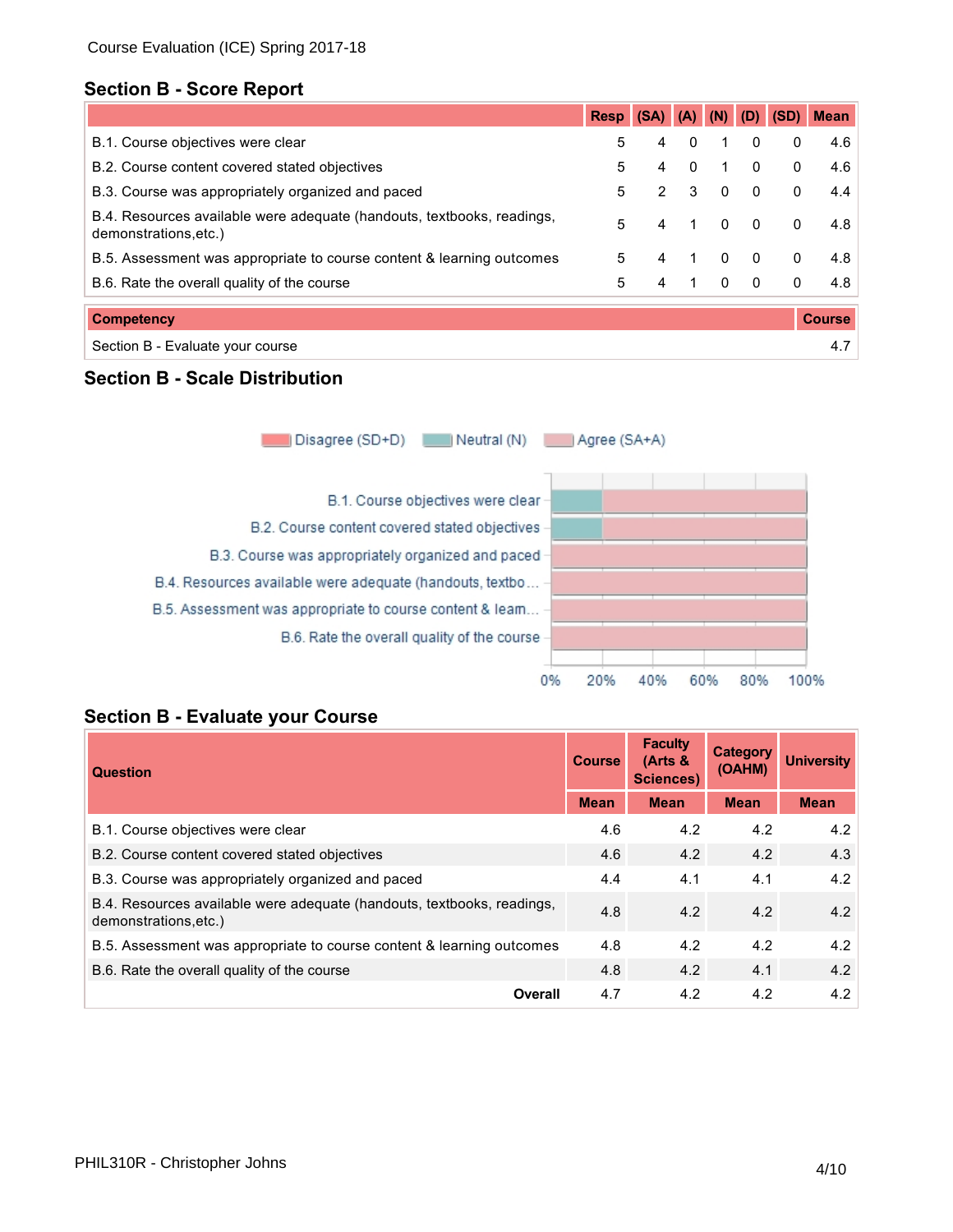# **Section C - Score Report**

|                                                                       | <b>Resp</b>   | $(SA)$ $(A)$ $(N)$ $(D)$ |                 |         |            | (SD)     | <b>Mean</b> |
|-----------------------------------------------------------------------|---------------|--------------------------|-----------------|---------|------------|----------|-------------|
| C.1. This course increased my interest in the subject                 | 5             | 4                        | $\sim$ 1 $\sim$ |         | $0\quad 0$ | $\Omega$ | 4.8         |
| C.2. In this course I have learned something that I consider valuable | 5             |                          |                 |         | $0\quad 0$ | $\Omega$ | 4.8         |
| C.3. I would recommend this course to other students                  | 5             |                          |                 | 4 0 1 0 |            | $\Omega$ | 4.6         |
| <b>Competency</b>                                                     | <b>Course</b> |                          |                 |         |            |          |             |
| Section C - Course learning outcomes                                  |               |                          |                 |         |            |          | 4.7         |

# **Section C - Scale Distribution**



# **Section C - Course Learning Outcomes**

| <b>Course</b><br><b>Question</b>                                      |             | <b>Faculty</b><br>$Arts$ &<br><b>Sciences)</b> | <b>Category</b><br>(OAHM) | <b>University</b> |
|-----------------------------------------------------------------------|-------------|------------------------------------------------|---------------------------|-------------------|
|                                                                       | <b>Mean</b> | <b>Mean</b>                                    | <b>Mean</b>               | <b>Mean</b>       |
| C.1. This course increased my interest in the subject                 | 4.8         | 4.0                                            | 4.0                       | 4.1               |
| C.2. In this course I have learned something that I consider valuable | 4.8         | 4.1                                            | 4.1                       | 4.2               |
| C.3. I would recommend this course to other students                  | 4.6         | 4.0                                            | 4.0                       | 4.0               |
| <b>Overall</b>                                                        | 4.7         | 4.0                                            | 4.1                       | 4.1               |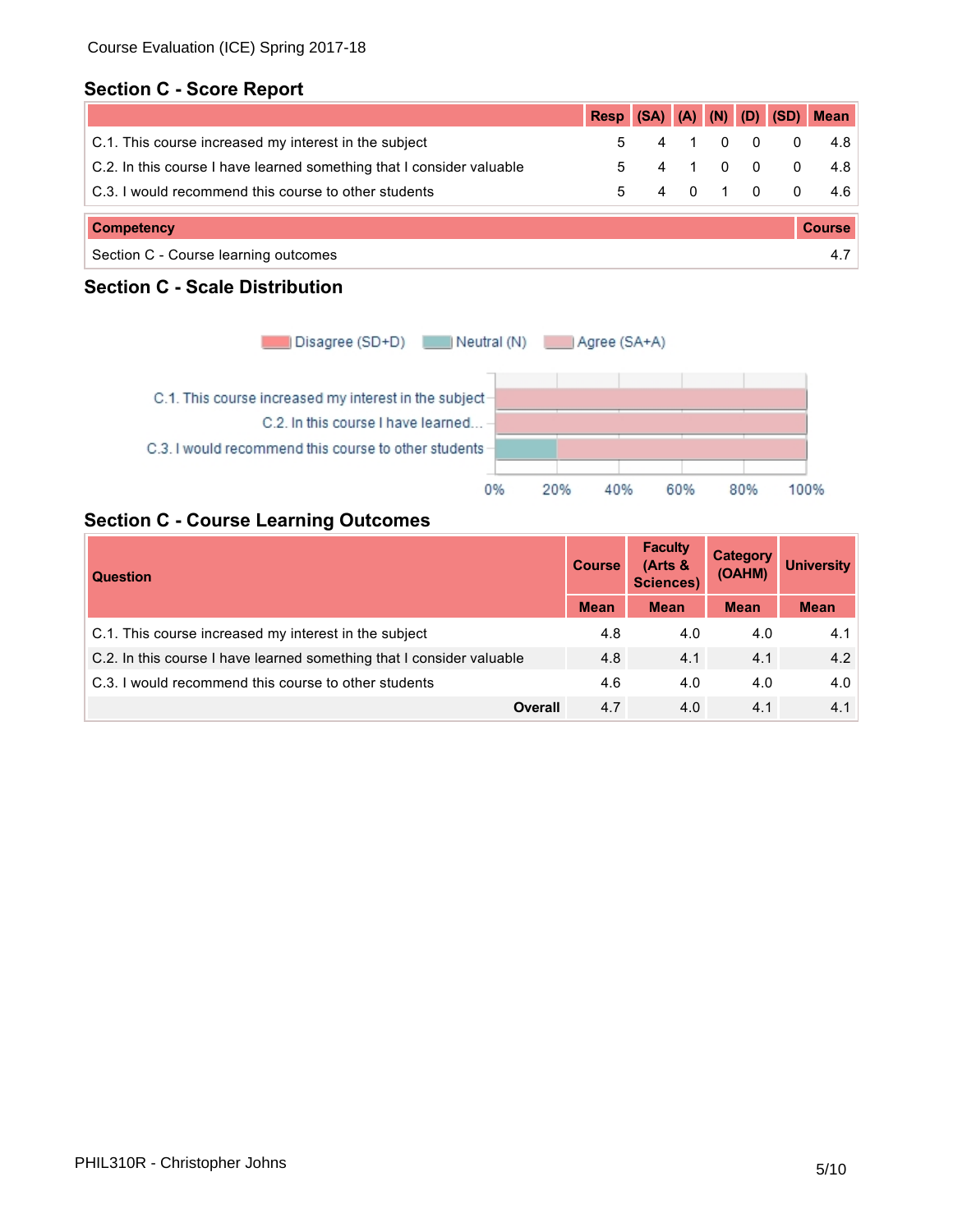# **Section D (Humanities) - Score Report**

|                                                                                                           | <b>Resp</b> | (SA)           | (A)            | (N)          | (D)          | (SD)         | <b>Mean</b>   |
|-----------------------------------------------------------------------------------------------------------|-------------|----------------|----------------|--------------|--------------|--------------|---------------|
| D.1. The instructor kept the balance between discussion and lecture well<br>suited to this type of course | 5           | $\overline{2}$ | 3              | 0            | $\mathbf{0}$ | 0            | 4.4           |
| D.2. Class discussion contributed positively to learning in this course                                   | 5           | 4              | 1              | 0            | $\Omega$     | $\mathbf{0}$ | 4.8           |
| D.3. The grading system was clearly explained to students                                                 | 5           | 4              | $\mathbf{0}$   | 1            | $\Omega$     | $\mathbf{0}$ | 4.6           |
| D.4. The examination content is representative of course content and<br>objectives                        | 5           | 3              | $\overline{1}$ | $\mathbf 1$  | $\Omega$     | 0            | 4.4           |
| D.5. Instructor was concerned about students' progress in the course                                      | 5           | 4              | 1              | $\mathbf{0}$ | $\Omega$     | $\mathbf{0}$ | 4.8           |
| D.6. Instructor related various topics of the course to each other                                        | 5           | 5              | $\Omega$       | $\mathbf{0}$ | $\Omega$     | $\mathbf{0}$ | 5.0           |
| D.7. The course helped to improve my critical thinking skills                                             | 4           | 3              | 1              | $\mathbf{0}$ | $\Omega$     | $\mathbf{0}$ | 4.8           |
| <b>Competency</b>                                                                                         |             |                |                |              |              |              | <b>Course</b> |

| Section D (Humanities) - Additional items |  |
|-------------------------------------------|--|
|-------------------------------------------|--|

### **Section D (Humanities) - Scale Distribution**

Disagree (SD+D) Neutral (N)

Agree (SA+A)

D.1. The instructor kept the balance between discussion an... D.2. Class discussion contributed positively to learning in th... D.3. The grading system was clearly explained to students D.4. The examination content is representative of course co... D.5. Instructor was concerned about students' progress in t... D.6. Instructor related various topics of the course to each o... D.7. The course helped to improve my critical thinking skills



#### **Question Course Category (OAHM) Mean Mean** D.1. The instructor kept the balance between discussion and lecture well suited to this type of course 4.4 4.1 D.2. Class discussion contributed positively to learning in this course **1998** 4.8 4.2 4.2 D.3. The grading system was clearly explained to students **4.6** 4.1 D.4. The examination content is representative of course content and objectives 4.4 4.2 4.2 D.5. Instructor was concerned about students' progress in the course  $4.8$  4.1 4.1 D.6. Instructor related various topics of the course to each other 5.0 5.0 4.2 D.7. The course helped to improve my critical thinking skills 4.8 4.1 **Overall** 4.7 4.1

# **Section D (Humanities)**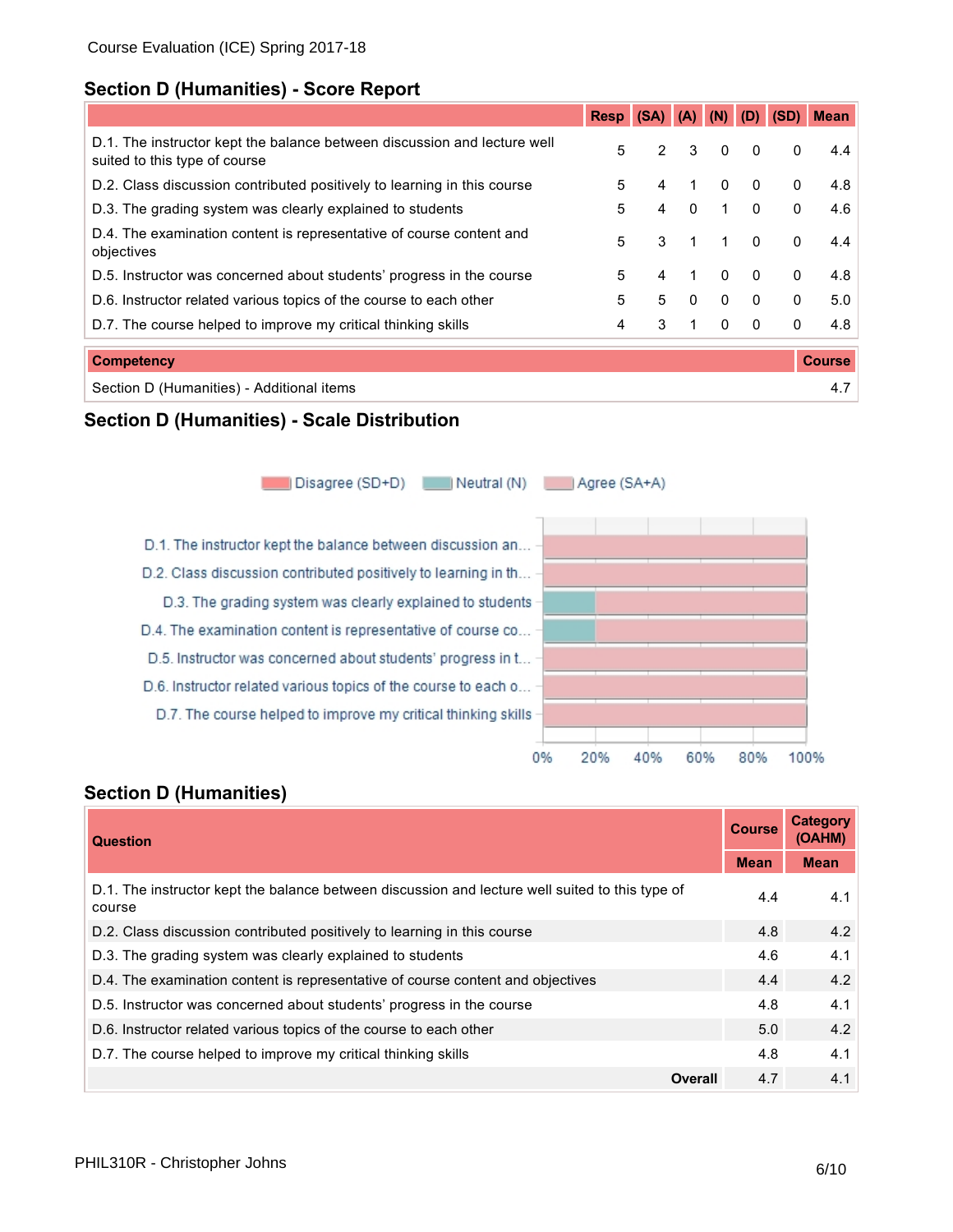# **Summary results**

| Section A - Evaluate your Instructor    | Course (4.7)<br>Faculty (4.2)<br>University (NRP)        |     |           |     |           |                            |     |             |     |
|-----------------------------------------|----------------------------------------------------------|-----|-----------|-----|-----------|----------------------------|-----|-------------|-----|
|                                         | 1.0                                                      | 1.5 | 2.0       | 2.5 | 3.0       | 3.5                        | 4.0 | $4.5$ $5.0$ |     |
| Section B - Evaluate your Course        | Course (4.7)<br>Faculty (4.2)<br>University (NRP)        |     |           |     |           |                            |     |             |     |
|                                         | 1.0                                                      |     | $1.5$ 2.0 |     | $2.5$ 3.0 | 3.5                        | 4.0 | 4.5         | 5.0 |
| Section C - Course Learning<br>Outcomes | Course (4.7)<br>Faculty (4.0)<br>University (NRP)<br>1.0 | 1.5 | 2.0       |     | $2.5$ 3.0 | 3.5                        | 4.0 | $4.5$ $5.0$ |     |
| Section D - Additional Items            | Course (4.7)<br>Faculty (4.2)<br>University (NRP)        |     |           |     |           |                            |     |             |     |
|                                         |                                                          |     |           |     |           | 10 15 20 25 30 35 40 45 50 |     |             |     |

# **ICE Average**

| <b>Competency</b>                    | <b>Course</b> |
|--------------------------------------|---------------|
| Section A - Evaluate your Instructor | 4.7           |
| Section B - Evaluate your Course     | 4.7           |
| Section C - Course Learning Outcomes | 4.7           |
| Section D - Additional Items         | 4.7           |
| <b>Total Score</b>                   | 4.7           |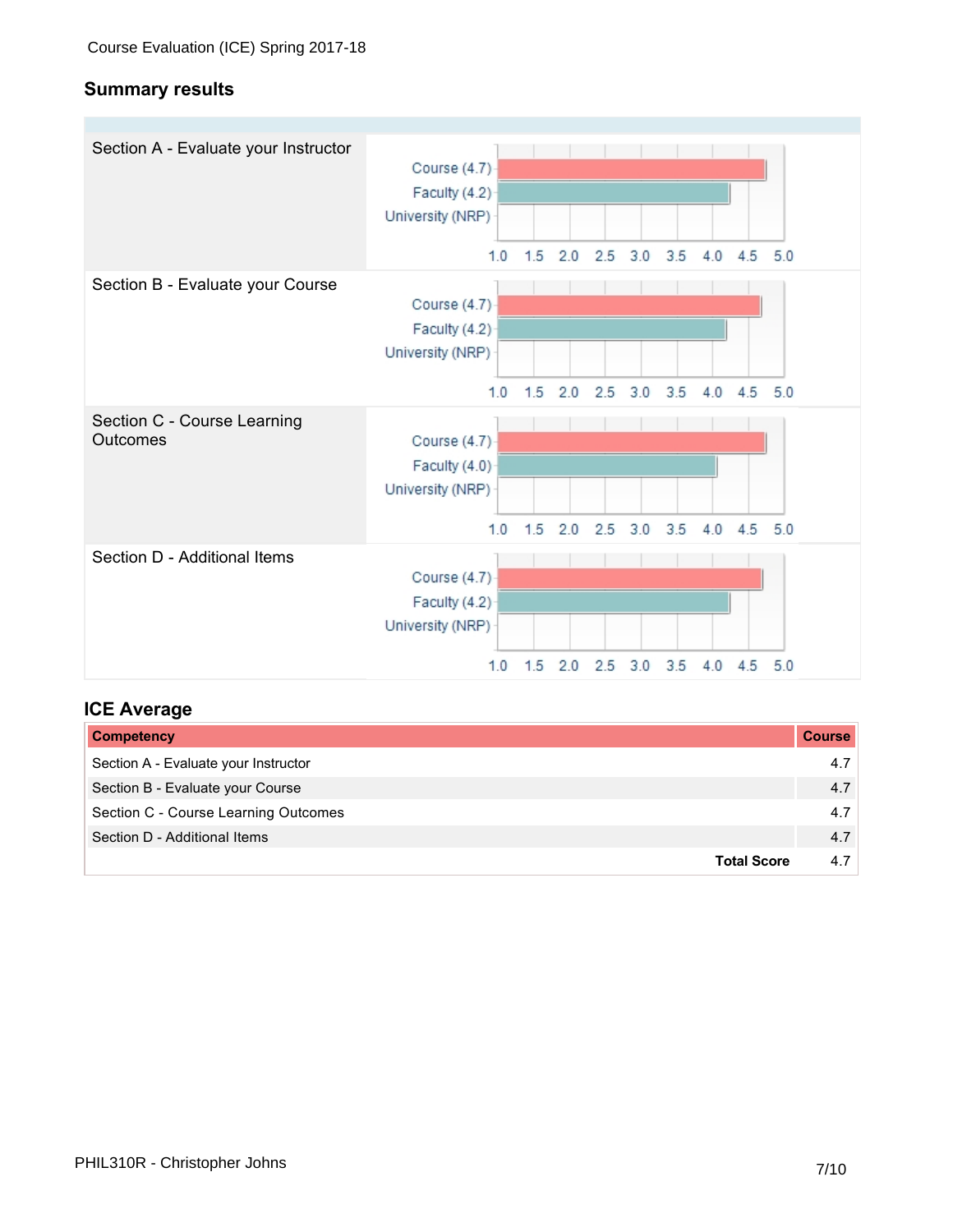#### **Ranking**

| <b>Strengths</b> |                                                                              |     |
|------------------|------------------------------------------------------------------------------|-----|
|                  | 1 A.3. The instructor was accessible for feedback                            | 5.0 |
|                  | 2 A.7. The instructor promoted and encouraged analytical / critical thinking | 5.0 |
|                  | 3 D.6. Instructor related various topics of the course to each other         | 5.0 |
|                  | 4 A.4. The instructor communicated his/her subject well                      | 4.8 |
|                  | 5 A.5. The instructor stimulated and maintained my interest in the course    | 4.8 |

| <b>Areas for development</b> |                                                                                                          |     |  |
|------------------------------|----------------------------------------------------------------------------------------------------------|-----|--|
|                              | 1 A.1. The instructor was prepared for the class                                                         | 4.2 |  |
|                              | 2 B.3. Course was appropriately organized and paced                                                      | 4.4 |  |
|                              | 3 D.1. The instructor kept the balance between discussion and lecture well suited to this type of course | 4.4 |  |
|                              | 4 D.4. The examination content is representative of course content and objectives                        | 4.4 |  |
|                              | 5 A.2. The instructor demonstrated knowledge of the subject                                              | 4.6 |  |

# **Comments:**

# **Identify Instructor's strengths.**

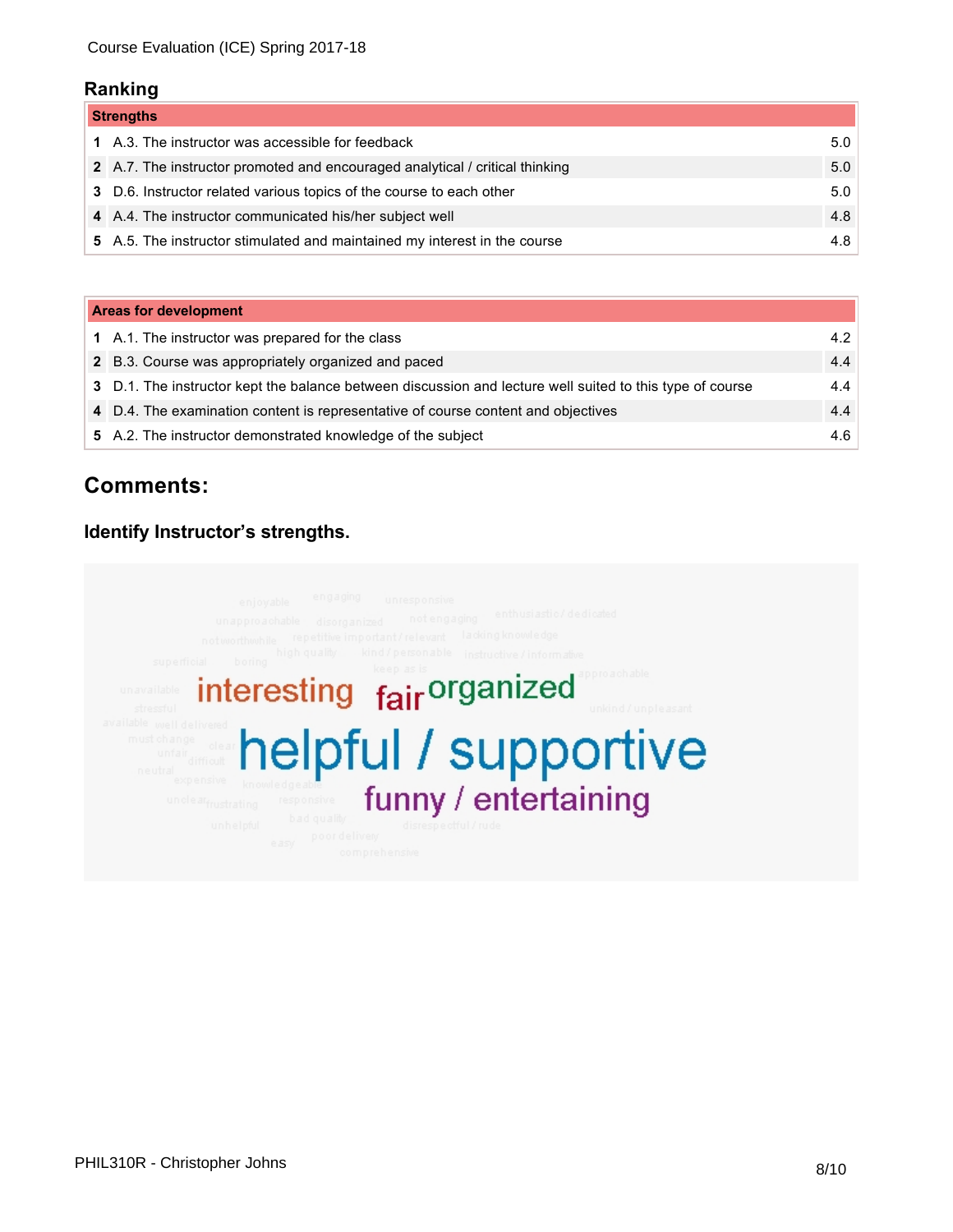### **Identify Instructor's weaknesses.**

| well delivered comprehensive<br>instructive / informative<br>high quality easy unkind/unpleasant<br>enthusiastic/dedicated<br>enjoyable unfair poordelivery<br>unhelpful repetitive disrespectful/rude approachable<br>responsive<br>must change difficult<br>keep as is unclear frustrating boring stressful bad quality funny/entertaining<br>organized clearnot engaging disorganized lacking knowledge kind/personable<br>fair unavailable expensive notworthwhile<br>important/relevant<br>available<br>neutral superficial unapproachable<br>interesting<br>engaging unresponsive<br>helpful/supportive knowledgeable |  |
|-----------------------------------------------------------------------------------------------------------------------------------------------------------------------------------------------------------------------------------------------------------------------------------------------------------------------------------------------------------------------------------------------------------------------------------------------------------------------------------------------------------------------------------------------------------------------------------------------------------------------------|--|
|-----------------------------------------------------------------------------------------------------------------------------------------------------------------------------------------------------------------------------------------------------------------------------------------------------------------------------------------------------------------------------------------------------------------------------------------------------------------------------------------------------------------------------------------------------------------------------------------------------------------------------|--|

#### **Identify course's strengths and weaknesses.**



### **Identify Instructor's strengths.**

#### **Comments**

Encourages students to develop unique ideas, makes the class fun, gives feedback.

Where do I start? Always prepared, always ready to discuss, extremely understanding, fair, creative and makes the class interesting (as if it weren't already interesting)... He genuinely cares about the students, and consistently gives feedback, encouraging us to think deeper and ask more questions.

well, he has the essence of a perfect philosophy professor in all the Leibnizian perfections!

Great explanations using great analogies/examples.

#### **Identify Instructor's weaknesses.**

#### **Comments**

I can't seem to find any. none